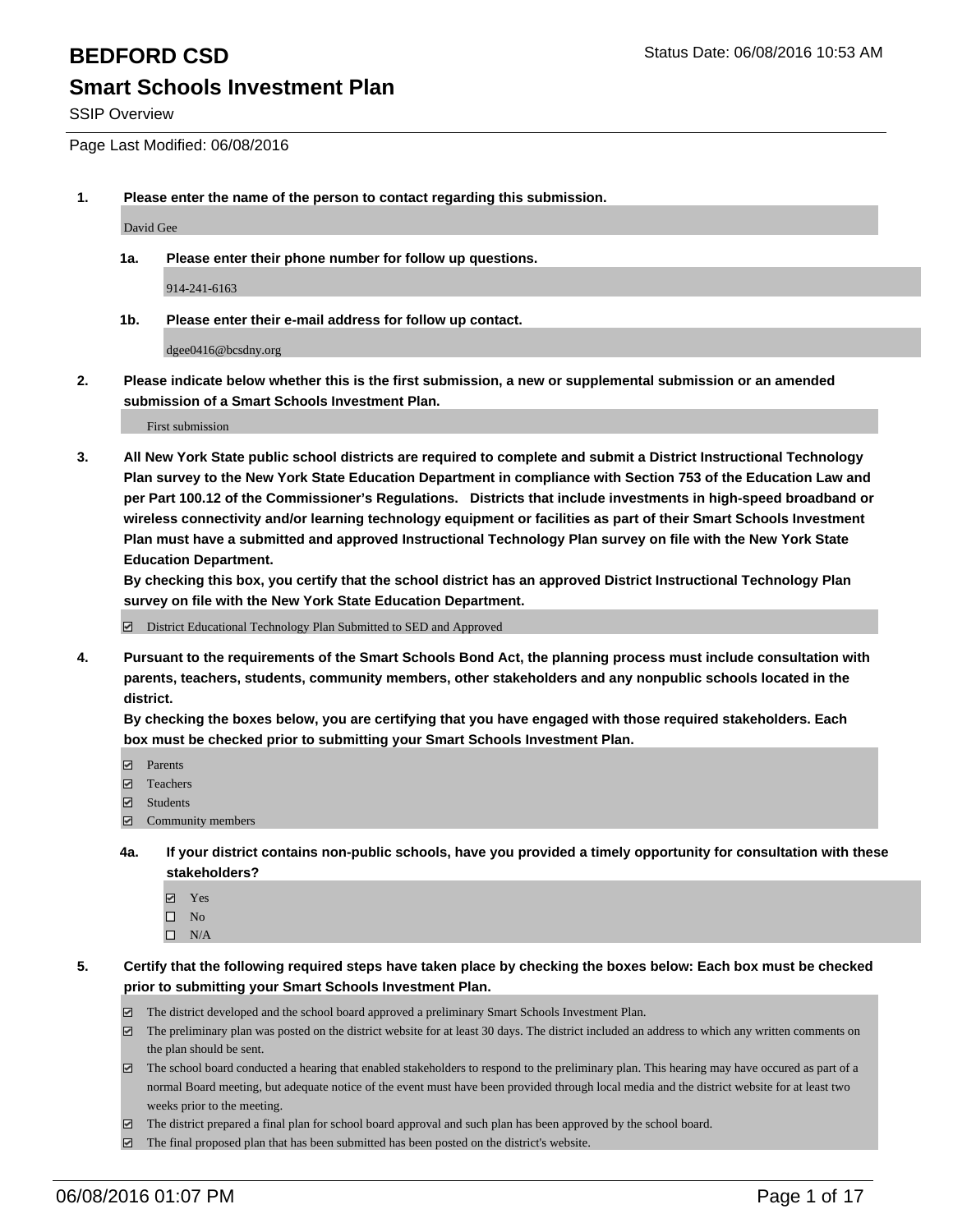SSIP Overview

Page Last Modified: 06/08/2016

**5a. Please upload the proposed Smart Schools Investment Plan (SSIP) that was posted on the district's website. Note that this should be different than your recently submitted Educational Technology Survey. The Final SSIP, as approved by the School Board, should also be posted on the website and remain there during the course of the projects contained therein.**

Final-SmartSchoolsInvestmentPlan.pdf SSIP Hearing Presentation.pdf

**6. Please enter an estimate of the total number of students and staff that will benefit from this Smart Schools Investment Plan based on the cumulative projects submitted to date.**

3,202

**7. An LEA/School District may partner with one or more other LEA/School Districts to form a consortium to pool Smart Schools Bond Act funds for a project that meets all other Smart School Bond Act requirements. Each school district participating in the consortium will need to file an approved Smart Schools Investment Plan for the project and submit a signed Memorandum of Understanding that sets forth the details of the consortium including the roles of each respective district.**

 $\Box$  The district plans to participate in a consortium to partner with other school district(s) to implement a Smart Schools project.

**8. Please enter the name and 6-digit SED Code for each LEA/School District participating in the Consortium.**

| <b>Partner LEA/District</b> | <b>ISED BEDS Code</b> |
|-----------------------------|-----------------------|
| (No Response)               | (No Response)         |

**9. Please upload a signed Memorandum of Understanding with all of the participating Consortium partners.**

(No Response)

**10. Your district's Smart Schools Bond Act Allocation is:**

\$624,371

**11. Enter the budget sub-allocations by category that you are submitting for approval at this time. If you are not budgeting SSBA funds for a category, please enter 0 (zero.) If the value entered is \$0, you will not be required to complete that survey question.**

|                                       | Sub-<br>Allocations |
|---------------------------------------|---------------------|
| School Connectivity                   | 603,562             |
| Connectivity Projects for Communities | O                   |
| <b>Classroom Technology</b>           | 0                   |
| Pre-Kindergarten Classrooms           | $\cup$              |
| Replace Transportable Classrooms      |                     |
| High-Tech Security Features           | 16,640              |
| <b>Totals:</b>                        | 620,202.00          |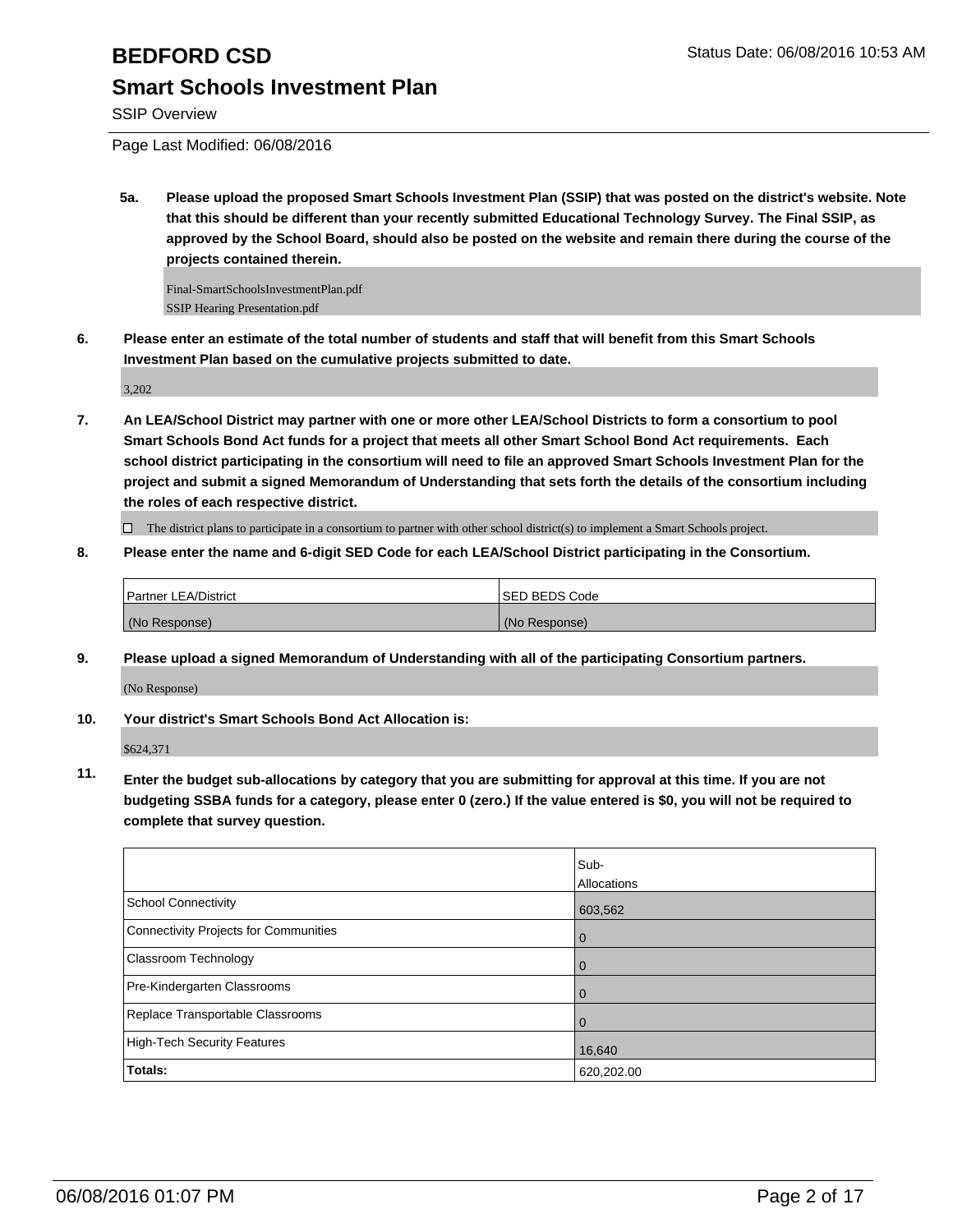# **BEDFORD CSD BEDFORD CSD Status Date: 06/08/2016 10:53 AM Smart Schools Investment Plan**

School Connectivity

Page Last Modified: 06/07/2016

- **1. In order for students and faculty to receive the maximum benefit from the technology made available under the Smart Schools Bond Act, their school buildings must possess sufficient connectivity infrastructure to ensure that devices can be used during the school day. Smart Schools Investment Plans must demonstrate that:**
	- **sufficient infrastructure that meets the Federal Communications Commission's 100 Mbps per 1,000 students standard currently exists in the buildings where new devices will be deployed, or**
	- **is a planned use of a portion of Smart Schools Bond Act funds, or**
	- **is under development through another funding source.**

**Smart Schools Bond Act funds used for technology infrastructure or classroom technology investments must increase the number of school buildings that meet or exceed the minimum speed standard of 100 Mbps per 1,000 students and staff within 12 months. This standard may be met on either a contracted 24/7 firm service or a "burstable" capability. If the standard is met under the burstable criteria, it must be:**

**1. Specifically codified in a service contract with a provider, and**

**2. Guaranteed to be available to all students and devices as needed, particularly during periods of high demand, such as computer-based testing (CBT) periods.**

**Please describe how your district already meets or is planning to meet this standard within 12 months of plan submission.**

With an enrollment of 4,365 students and an Internet Bandwidth of 1000Mbps, the Bedford Central School District exceeds the standard for 100Mbps per 1,000 students of available Internet Bandwidth. However, the Bedford Central School District currently does not have adequate wireless capacity for all devices to take advantage of this Internet bandwidth. The Smart Schools Investment Plan is for the purchase of hardware to update and expand our wireless infrastructure.

- **1a. If a district believes that it will be impossible to meet this standard within 12 months, it may apply for a waiver of this requirement, as described on the Smart Schools website. The waiver must be filed and approved by SED prior to submitting this survey.**
	- $\Box$  By checking this box, you are certifying that the school district has an approved waiver of this requirement on file with the New York State Education Department.

### **2. Connectivity Speed Calculator (Required)**

|                  | Number of<br>Students | Multiply by<br>100 Kbps | Divide by 1000 Current Speed<br>lto Convert to<br>Reauired<br>Speed in Mb | <sup>I</sup> in Mb | <b>Expected</b><br>Speed to be<br>Attained Within   Required<br>12 Months | Expected Date<br><b>When</b><br>Speed Will be<br><b>Met</b> |
|------------------|-----------------------|-------------------------|---------------------------------------------------------------------------|--------------------|---------------------------------------------------------------------------|-------------------------------------------------------------|
| Calculated Speed | 4,365                 | 436.500                 | 436.5                                                                     | 1000               | 1000                                                                      | n/a                                                         |

### **3. Briefly describe how you intend to use Smart Schools Bond Act funds for high-speed broadband and/or wireless connectivity projects in school buildings.**

The Bedford Central School District Technology Advisory Committee first recommended a timeline to update the technology network infrastructure as a part of the 2013-2016 Technology Plan. This commitment to updating the BCSD network, to support student learning, was reaffirmed with the 2015-2018 Technology Plan approved by the New York State Education Department in October 2015. It is the recommendation of the Technology Advisory Committee, that the SSBA funds be used to advance this plan.

In addition to the update of aging network equipment, this plan increases the wireless network capacity of all five elementary schools and the Hillside program. This will be accomplished by replacing the current "coverage design model", which provides wireless coverage throughout the school for a limited number of devices with a "capacity design model" which will provide the capacity for 25-30 wireless devices per classroom.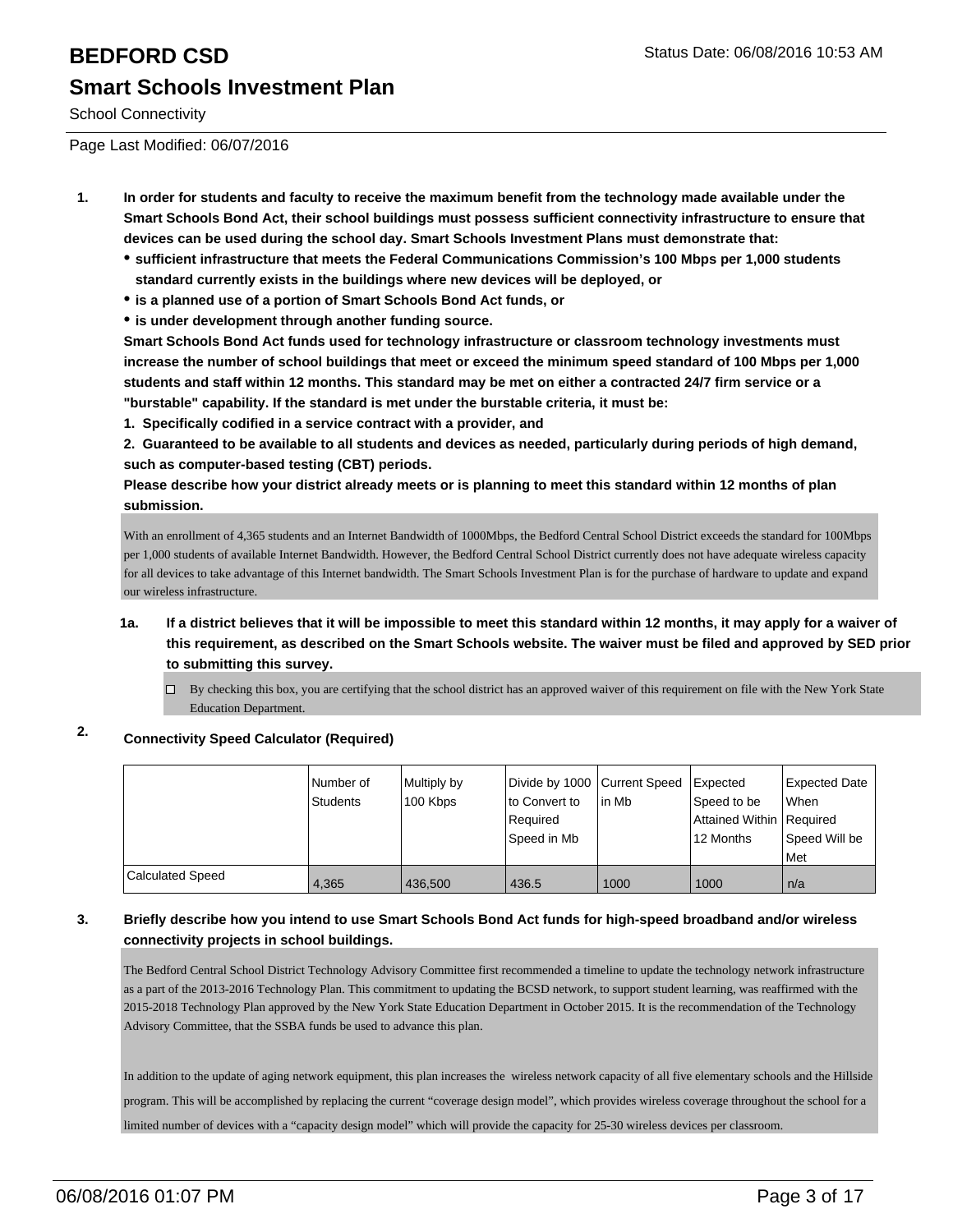# **BEDFORD CSD BEDFORD CSD Smart Schools Investment Plan**

School Connectivity

Page Last Modified: 06/07/2016

**4. Briefly describe the linkage between the district's District Instructional Technology Plan and the proposed projects. (There should be a link between your response to this question and your response to Question 1 in Part E. Curriculum and Instruction "What are the district's plans to use digital connectivity and technology to improve teaching and learning?)**

As discussed in the District's Technology Plan - "*...central to our instructional and pedagogical knowledgebase are the Ten Principles of the Learning-Active, Technology-Infused Classroom (LATIC). These principles have been introduced through an ongoing training program for our teachers, and position the use of technology as a compliment and vehicle to rich, student-centered learning experiences. Our adoption of devices for students, professional development for teachers, and supervision and evaluation processes all support this approach, and our electronic "Instructional Toolkit" (http://www.bcsdny.org/district.cfm?subpage=8018) codifies this approach."*

In order to support the continued implementation of the LATIC principles, it has become necessary to increase the wireless capacity of schools. This increased capacity will provide more classrooms with consistent reliable access to technology and online resources. The SSIP funds will be used to increase this wireless capacity through the addition of wireless access points and supporting network hardware.

**5. If the district wishes to have students and staff access the Internet from wireless devices within the school building, or in close proximity to it, it must first ensure that it has a robust Wi-Fi network in place that has sufficient bandwidth to meet user demand.**

**Please describe how you have quantified this demand and how you plan to meet this demand.**

While the Bedford Central School District has sufficient Bandwidth to meet the FCC guidance of 100Mbps per 1000 students, the District is lacking the necessary wireless access points to support the use of wireless devices in adjoining classrooms. The District's Smart Schools Investment Plan is dedicated to increasing the total number of access points to provide simultaneous access for all students in each school.

**6. As indicated on Page 5 of the guidance, the Office of Facilities Planning will have to conduct a preliminary review of all capital projects, including connectivity projects.**

| <b>Project Number</b> |  |
|-----------------------|--|
| 66-01-02-06-7-999-BA1 |  |

**7. Certain high-tech security and connectivity infrastructure projects may be eligible for an expedited review process as determined by the Office of Facilities Planning.**

**Was your project deemed eligible for streamlined review?**

Yes

**7a. Districts that choose the Streamlined Review Process will be required to certify that they have reviewed all installations with their licensed architect or engineer of record and provide that person's name and license number.**

**The licensed professional must review the products and proposed method of installation prior to implementation and review the work during and after completion in order to affirm that the work was code-compliant, if requested.**

 $\boxtimes$  I certify that I have reviewed all installations with a licensed architect or engineer of record.

**8. Include the name and license number of the architect or engineer of record.**

| Name           | License Number |
|----------------|----------------|
| Scott J Hillje | 25556          |

**9. If you are submitting an allocation for School Connectivity complete this table. Note that the calculated Total at the bottom of the table must equal the Total allocation for this category that you entered in the SSIP Overview overall budget.**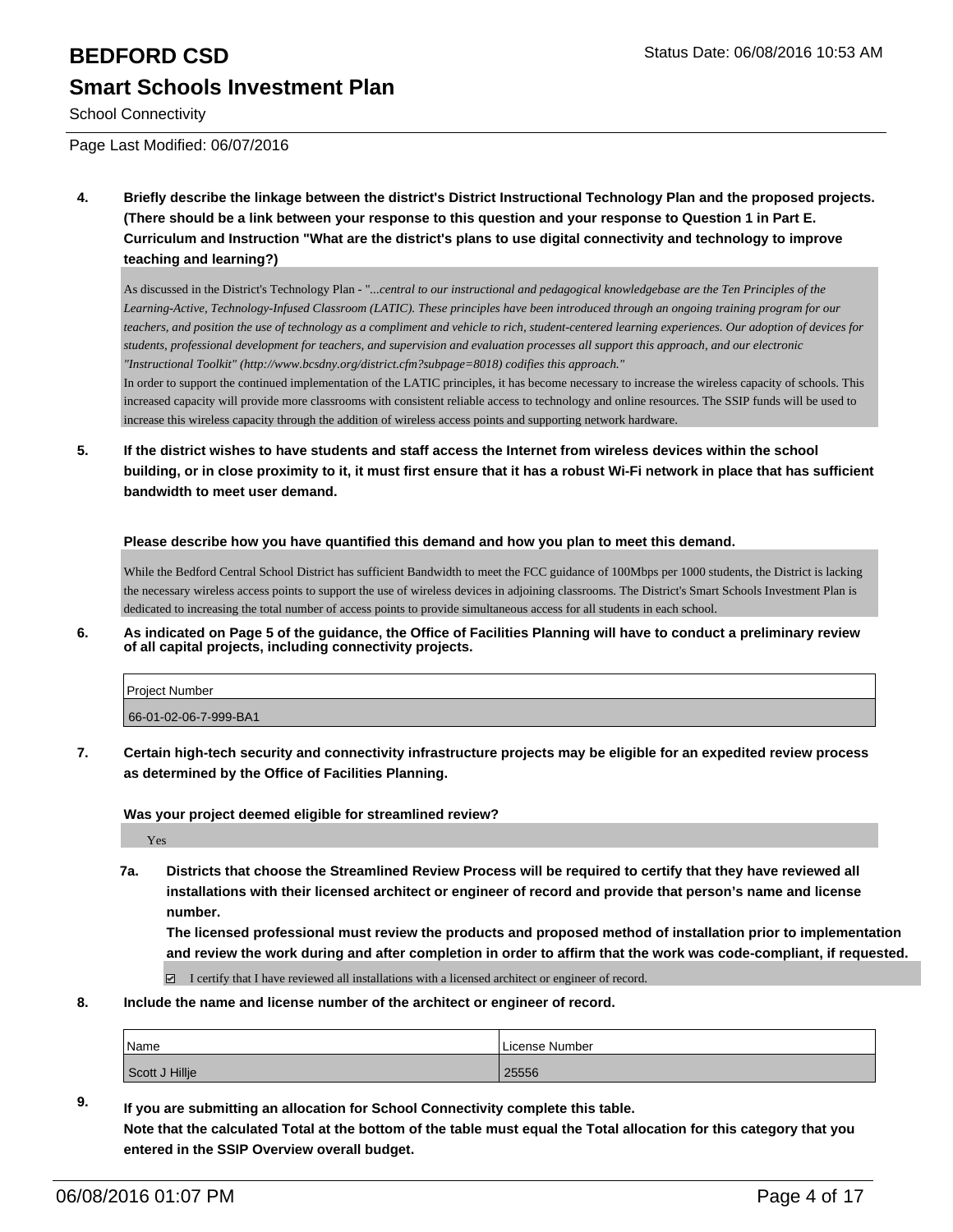School Connectivity

Page Last Modified: 06/07/2016

|                                            | Sub-           |
|--------------------------------------------|----------------|
|                                            | Allocation     |
| Network/Access Costs                       | 364,970        |
| <b>Outside Plant Costs</b>                 | l 0            |
| School Internal Connections and Components | 177,282        |
| <b>Professional Services</b>               | 61,310         |
| Testing                                    | $\overline{0}$ |
| Other Upfront Costs                        | l 0            |
| <b>Other Costs</b>                         | l 0            |
| Totals:                                    | 603,562.00     |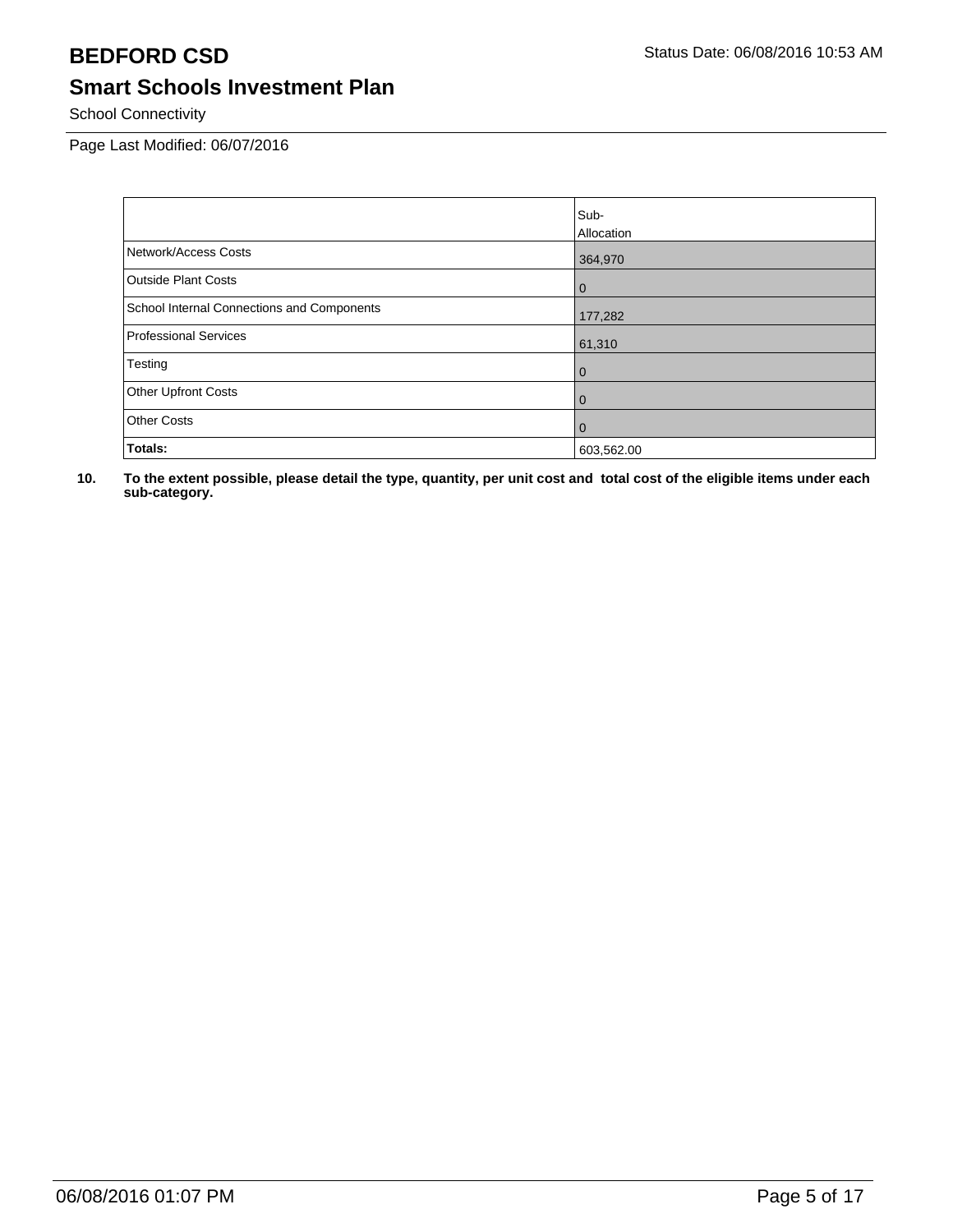School Connectivity

| Select the allowable expenditure<br>type.<br>Repeat to add another item under<br>each type.                                                       | Item to be purchased                                                                                                   | Quantity       | Cost per Item | <b>Total Cost</b> |
|---------------------------------------------------------------------------------------------------------------------------------------------------|------------------------------------------------------------------------------------------------------------------------|----------------|---------------|-------------------|
| <b>Connections/Components</b>                                                                                                                     | <b>Wireless Access Point - AIR-</b><br>CAP2702I-A-K9 802.11ac CAP<br>w/CleanAir; 3x4:3SS; Int Ant; A Reg<br>Domain     | 294            | 603           | 177,282           |
| <b>Network/Access Costs</b>                                                                                                                       | Network Switch - C2960X-STACK<br>Catalyst 2960-X FlexStack Plus<br><b>Stacking Module</b>                              | 46             | 657           | 30,234            |
| <b>Network/Access Costs</b>                                                                                                                       | Network Switch Power Supply - C4KX-<br>PWR-750AC-R Catalyst 4500X 750W<br>AC front to back cooling power supply        | $\mathbf{1}$   | 1,100         | 1,100             |
| <b>Network/Access Costs</b>                                                                                                                       | Network Switch Power Supply - C4KX-<br>PWR-750AC-R/2 Catalyst 4500X<br>750W AC front to back cooling 2nd<br>PWR supply | $\mathbf{1}$   | 1,100         | 1,100             |
| <b>Network/Access Costs</b>                                                                                                                       | Network Switch Power Supply -<br>C6880-X-3KW-AC Cisco Catalyst<br>6880-X 3KW AC Power Supply                           | $\overline{4}$ | 1,100         | 4,400             |
| <b>Network/Access Costs</b>                                                                                                                       | Network Switch - C6880-X-LE Cisco<br>Catalyst 6880-X-Chassis (Standard<br>Tables)                                      | $\overline{2}$ | 18,700        | 37,400            |
| <b>Network/Access Costs</b><br>Network Switch - C6880-X-LE-16P10G<br>Cisco Catalyst 6880-X Multi Rate Port<br>Card (Standard Tables)              |                                                                                                                        | 2              | 10,450        | 20,900            |
| <b>Network/Access Costs</b><br>Network Switch Component - C6880-<br>X-NEBS-PAK Mandatory Air Dam set<br>for 6880-X to meet thermal<br>requirement |                                                                                                                        | $\overline{2}$ | 55            | 110               |
| <b>Network/Access Costs</b><br>Network Switch Component - CAB-<br>STK-E-1M= Cisco Bladeswitch 1M<br>stack cable                                   |                                                                                                                        | 8              | 110           | 880               |
| Network Switch Power Supply - PWR-<br><b>Network/Access Costs</b><br>C1-350WAC/2 350W AC Config 1<br>SecondaryPower Supply                        |                                                                                                                        | $\overline{4}$ | 275           | 1,100             |
| <b>Network/Access Costs</b>                                                                                                                       | Network Switch Modular Plug - GLC-<br>9<br>$T = 1000BASE-T$ SFP                                                        |                | 217           | 1,955             |
| Network/Access Costs                                                                                                                              | Network Switch Modular Plug - SFP-<br>10G-LR-S= 10GBASE-LR SFP<br>Module, Enterprise-Class                             | 6              | 1,045         | 6,270             |
| <b>Network/Access Costs</b><br>Network Switch Modular Plug - SFP-<br>10G-LRM= 10GBASE-LRM SFP<br>Module                                           |                                                                                                                        | 6              | 547           | 3,284             |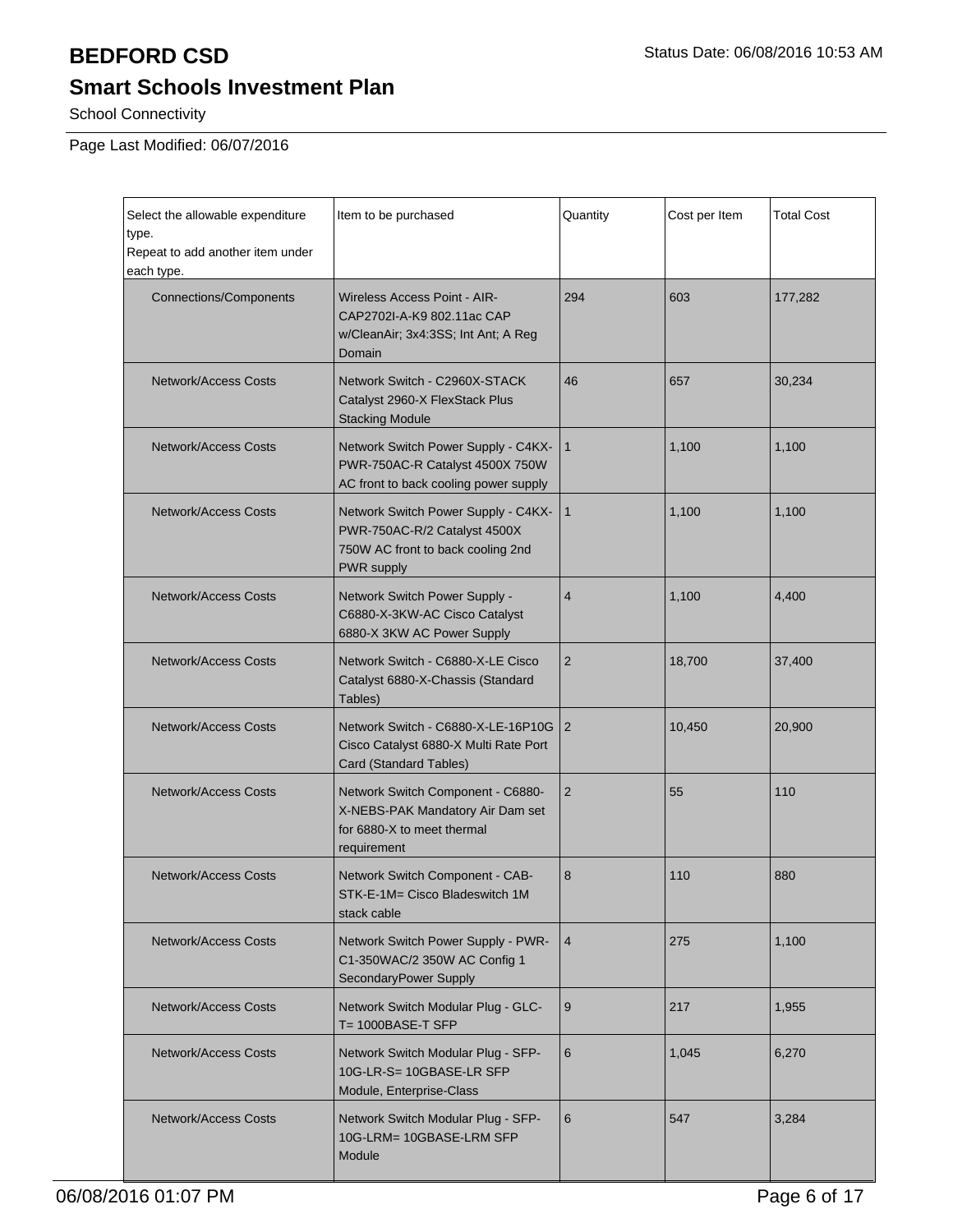School Connectivity

| <b>Network/Access Costs</b>  | Network Switch Modular Plug - SFP-<br>10G-SR-S= 10GBASE-SR SFP<br>Module, Enterprise-Class                                             | 24             | 358    | 8,580  |
|------------------------------|----------------------------------------------------------------------------------------------------------------------------------------|----------------|--------|--------|
| Network/Access Costs         | Fiber Optic Patch Cord - SFP-H10GB-<br>CU1M= 10GBASE-CU SFP+ Cable 1<br>Meter                                                          | 10             | 55     | 550    |
| Network/Access Costs         | Fiber Optic Patch Cord - SFP-H10GB-<br>CU3M= 10GBASE-CU SFP+ Cable 3<br>Meter                                                          | 6              | 55     | 330    |
| <b>Network/Access Costs</b>  | Network Switch - WS-C2960X-48FPD-<br>L Catalyst 2960-X 48 GigE PoE 740W,<br>2 x 10G SFP+, LAN Base                                     | 22             | 4,397  | 96,740 |
| <b>Network/Access Costs</b>  | Network Switch - WS-C2960X-48FPS-<br>L Catalyst 2960-X 48 GigE PoE 740W,<br>4 x 1G SFP, LAN Base                                       | 24             | 3,627  | 87,054 |
| <b>Network/Access Costs</b>  | Network Switch - WS-C3650-48PD-E<br>Cisco Catalyst 3650 48 Port PoE<br>2x10G Uplink IP Services                                        | $\mathbf{1}$   | 9,845  | 9,845  |
| <b>Network/Access Costs</b>  | Network Switch - WS-C3850-12XS-E<br>Cisco Catalyst 3850 12 Port 10G Fiber<br><b>Switch IP Services</b>                                 | $\overline{4}$ | 8,525  | 34,100 |
| <b>Network/Access Costs</b>  | Network Switch - WS-C4500X-16SFP+   1<br>Catalyst 4500-X 16 Port 10G IP Base,<br>Front-to-Back, No P/S                                 |                | 8,800  | 8,800  |
| <b>Network/Access Costs</b>  | Battery Back-up - SMX1500RM2U<br>APC-Smart-UPS C 1500 VA<br><b>Tower/Rack Mountable UPS</b>                                            | 13             | 788    | 10,238 |
| <b>Professional Services</b> | Professional Services - Includes<br>design, implementation, deployment,<br>configuration, and project management<br>of Network upgrade |                | 61,310 | 61,310 |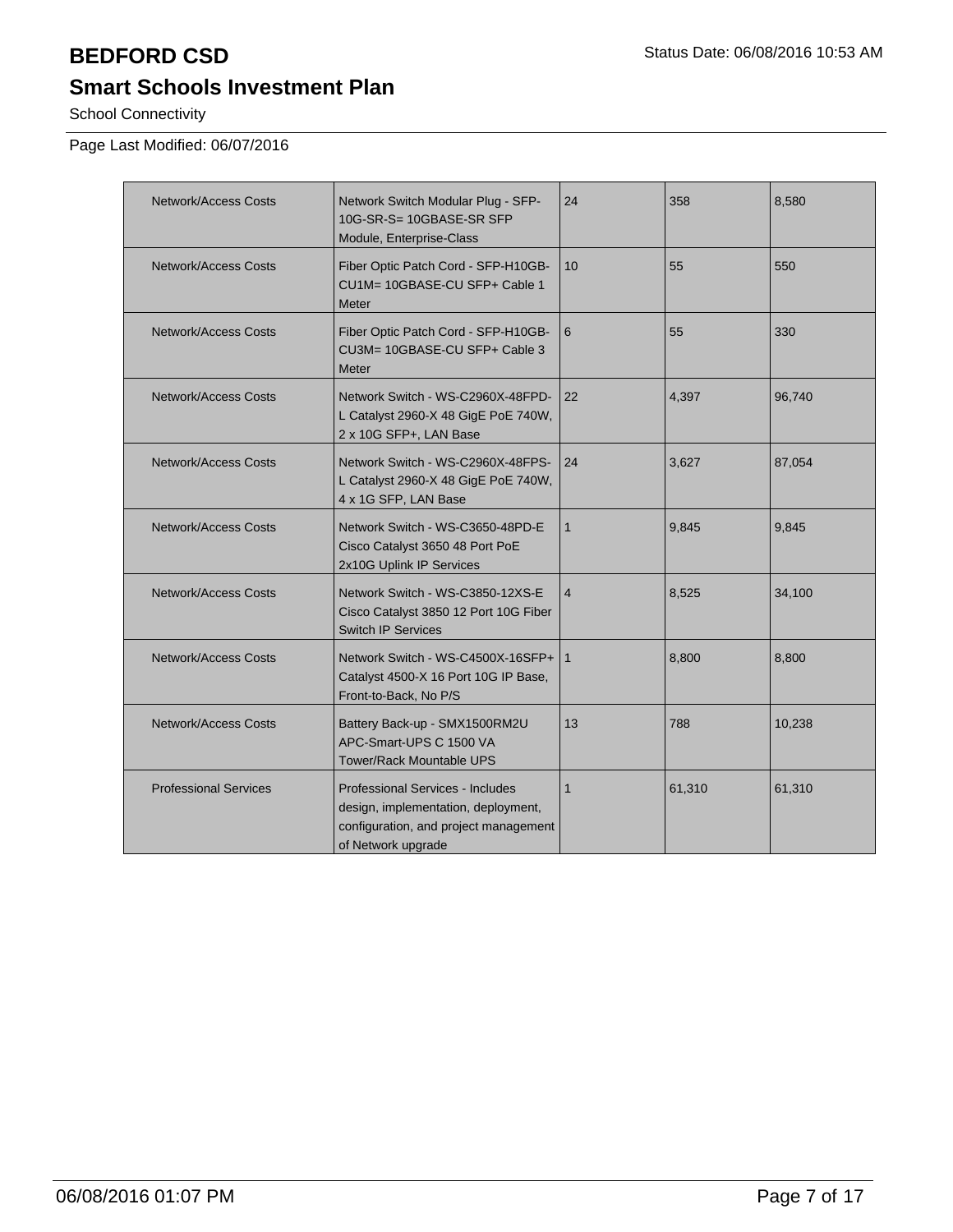Community Connectivity (Broadband and Wireless)

Page Last Modified: 06/07/2016

**1. Briefly describe how you intend to use Smart Schools Bond Act funds for high-speed broadband and/or wireless connectivity projects in the community.**

(No Response)

**2. Please describe how the proposed project(s) will promote student achievement and increase student and/or staff access to the Internet in a manner that enhances student learning and/or instruction outside of the school day and/or school building.**

(No Response)

**3. Community connectivity projects must comply with all the necessary local building codes and regulations (building and related permits are not required prior to plan submission).**

 $\Box$  I certify that we will comply with all the necessary local building codes and regulations.

**4. Please describe the physical location of the proposed investment.**

(No Response)

**5. Please provide the initial list of partners participating in the Community Connectivity Broadband Project, along with their Federal Tax Identification (Employer Identification) number.**

| Project Partners | I Federal ID # |
|------------------|----------------|
| (No Response)    | (No Response)  |

**6. If you are submitting an allocation for Community Connectivity, complete this table.**

**Note that the calculated Total at the bottom of the table must equal the Total allocation for this category that you entered in the SSIP Overview overall budget.**

|                             | Sub-Allocation |
|-----------------------------|----------------|
| Network/Access Costs        | (No Response)  |
| Outside Plant Costs         | (No Response)  |
| <b>Tower Costs</b>          | (No Response)  |
| Customer Premises Equipment | (No Response)  |
| Professional Services       | (No Response)  |
| Testing                     | (No Response)  |
| Other Upfront Costs         | (No Response)  |
| Other Costs                 | (No Response)  |
| Totals:                     |                |

| Select the allowable expenditure | Item to be purchased | Quantity      | Cost per Item | <b>Total Cost</b> |
|----------------------------------|----------------------|---------------|---------------|-------------------|
| type.                            |                      |               |               |                   |
| Repeat to add another item under |                      |               |               |                   |
| each type.                       |                      |               |               |                   |
| (No Response)                    | (No Response)        | (No Response) | (No Response) | (No Response)     |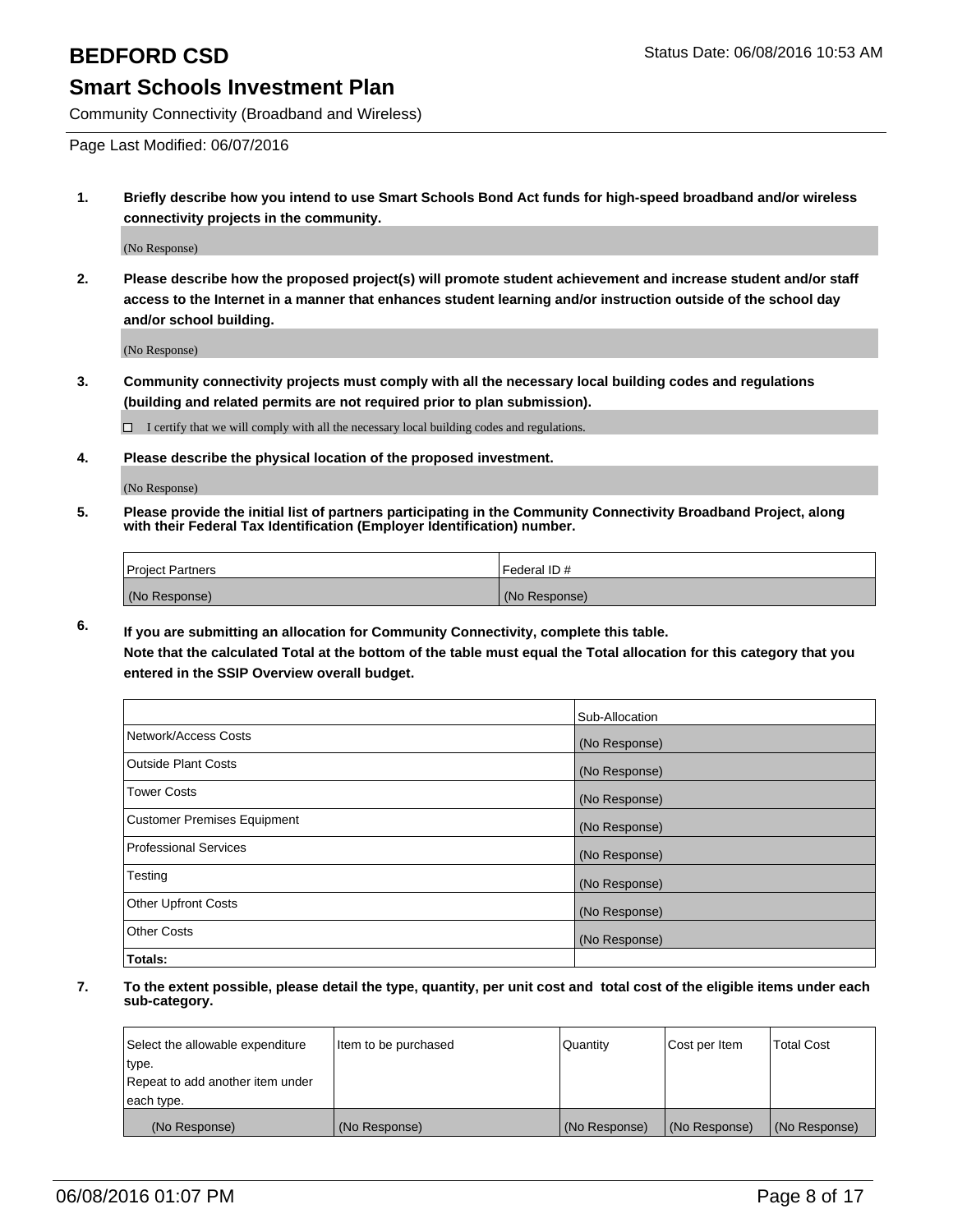Classroom Learning Technology

Page Last Modified: 06/07/2016

**1. In order for students and faculty to receive the maximum benefit from the technology made available under the Smart Schools Bond Act, their school buildings must possess sufficient connectivity infrastructure to ensure that devices can be used during the school day. Smart Schools Investment Plans must demonstrate that sufficient infrastructure that meets the Federal Communications Commission's 100 Mbps per 1,000 students standard currently exists in the buildings where new devices will be deployed, or is a planned use of a portion of Smart Schools Bond Act funds, or is under development through another funding source.**

**Smart Schools Bond Act funds used for technology infrastructure or classroom technology investments must increase the number of school buildings that meet or exceed the minimum speed standard of 100 Mbps per 1,000 students and staff within 12 months. This standard may be met on either a contracted 24/7 firm service or a "burstable" capability. If the standard is met under the burstable criteria, it must be:**

**1. Specifically codified in a service contract with a provider, and**

**2. Guaranteed to be available to all students and devices as needed, particularly during periods of high demand, such as computer-based testing (CBT) periods.**

**Please describe how your district already meets or is planning to meet this standard within 12 months of plan submission.**

(No Response)

- **1a. If a district believes that it will be impossible to meet this standard within 12 months, it may apply for a waiver of this requirement, as described on the Smart Schools website. The waiver must be filed and approved by SED prior to submitting this survey.**
	- $\Box$  By checking this box, you are certifying that the school district has an approved waiver of this requirement on file with the New York State Education Department.
- **2. Connectivity Speed Calculator (Required)**

|                         | l Number of<br>Students | Multiply by<br>100 Kbps | Divide by 1000 Current Speed<br>Ito Convert to<br>l Reauired<br>l Speed in Mb | lin Mb           | Expected<br>Speed to be<br>Attained Within Required<br>12 Months | Expected Date<br><b>When</b><br>l Speed Will be<br><b>Met</b> |
|-------------------------|-------------------------|-------------------------|-------------------------------------------------------------------------------|------------------|------------------------------------------------------------------|---------------------------------------------------------------|
| <b>Calculated Speed</b> | (No<br>Response)        | (No Response)           | (No<br>Response)                                                              | (No<br>Response) | (No<br>Response)                                                 | l (No<br>Response)                                            |

**3. If the district wishes to have students and staff access the Internet from wireless devices within the school building, or in close proximity to it, it must first ensure that it has a robust Wi-Fi network in place that has sufficient bandwidth to meet user demand.**

**Please describe how you have quantified this demand and how you plan to meet this demand.**

(No Response)

**4. All New York State public school districts are required to complete and submit an Instructional Technology Plan survey to the New York State Education Department in compliance with Section 753 of the Education Law and per Part 100.12 of the Commissioner's Regulations.**

**Districts that include educational technology purchases as part of their Smart Schools Investment Plan must have a submitted and approved Instructional Technology Plan survey on file with the New York State Education Department.**

By checking this box, you are certifying that the school district has an approved Instructional Technology Plan survey on file with the New York State Education Department.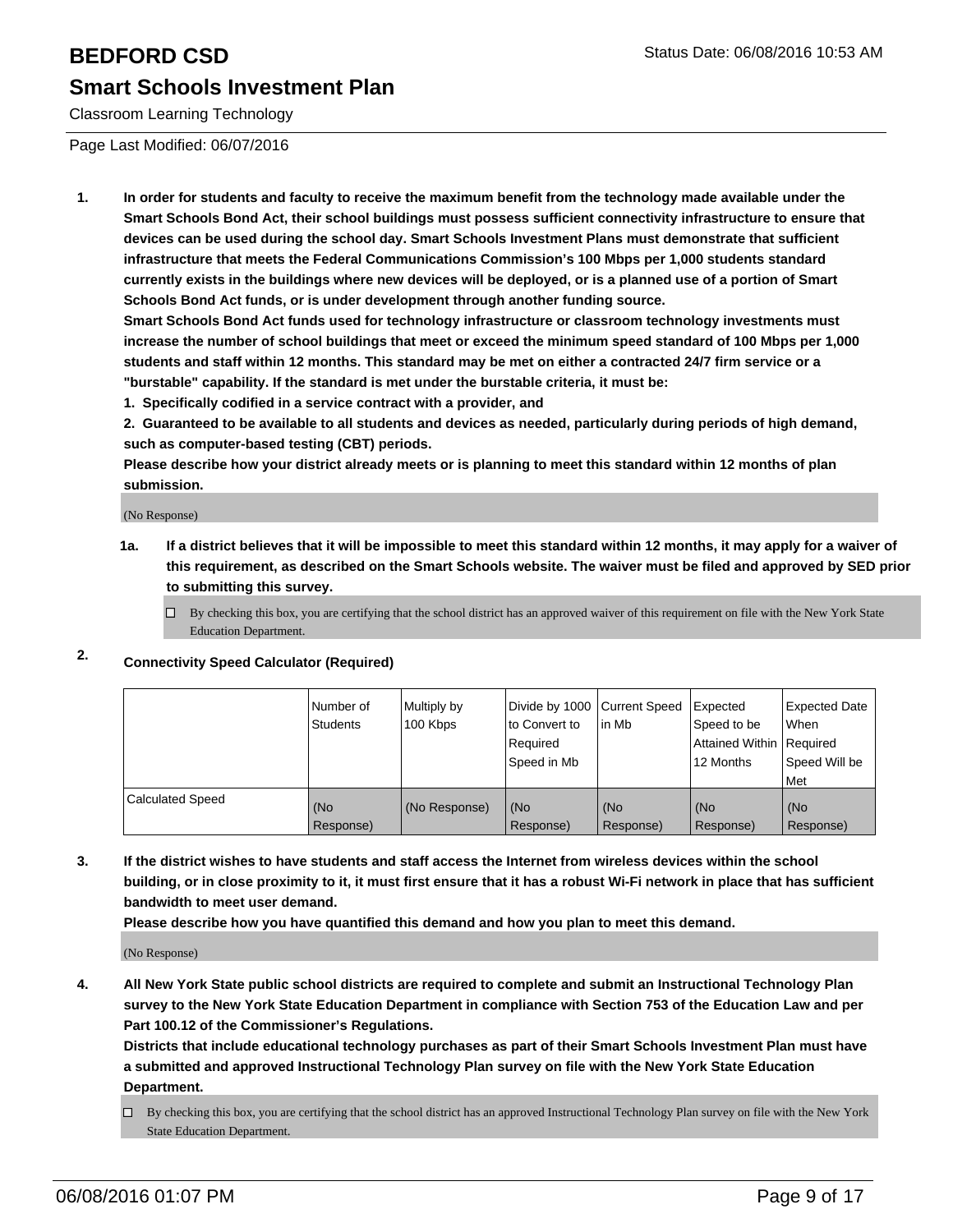Classroom Learning Technology

### Page Last Modified: 06/07/2016

**5. Describe the devices you intend to purchase and their compatibility with existing or planned platforms or systems. Specifically address the adequacy of each facility's electrical, HVAC and other infrastructure necessary to install and support the operation of the planned technology.**

(No Response)

- **6. Describe how the proposed technology purchases will:**
	- **> enhance differentiated instruction;**
	- **> expand student learning inside and outside the classroom;**
	- **> benefit students with disabilities and English language learners; and**
	- **> contribute to the reduction of other learning gaps that have been identified within the district.**

**The expectation is that districts will place a priority on addressing the needs of students who struggle to succeed in a rigorous curriculum. Responses in this section should specifically address this concern and align with the district's Instructional Technology Plan (in particular Question 2 of E. Curriculum and Instruction: "Does the district's instructional technology plan address the needs of students with disabilities to ensure equitable access to instruction, materials and assessments?" and Question 3 of the same section: "Does the district's instructional technology plan address the provision of assistive technology specifically for students with disabilities to ensure access to and participation in the general curriculum?"**

(No Response)

**7. Where appropriate, briefly describe how the proposed technology purchases will enhance ongoing communication with parents and other stakeholders and help the district facilitate technology-based regional partnerships, including distance learning and other efforts.**

(No Response)

**8. Describe the district's plan to provide professional development to ensure that administrators, teachers and staff can employ the technology purchased to enhance instruction successfully.**

**Note: This response should be aligned and expanded upon in accordance with your district's response to Question 1 of F. Professional Development of your Instructional Technology Plan: "Please provide a summary of professional development offered to teachers and staff, for the time period covered by this plan, to support technology to enhance teaching and learning. Please include topics, audience and method of delivery within your summary."**

(No Response)

- **9. Districts must contact the SUNY/CUNY teacher preparation program that supplies the largest number of the district's new teachers to request advice on innovative uses and best practices at the intersection of pedagogy and educational technology.**
	- $\Box$  By checking this box, you certify that you have contacted the SUNY/CUNY teacher preparation program that supplies the largest number of your new teachers to request advice on these issues.
- **10. A district whose Smart Schools Investment Plan proposes the purchase of technology devices and other hardware must account for nonpublic schools in the district.**

**Are there nonpublic schools within your school district?**

Yes  $\hfill \square$  No

**11. Nonpublic Classroom Technology Loan Calculator**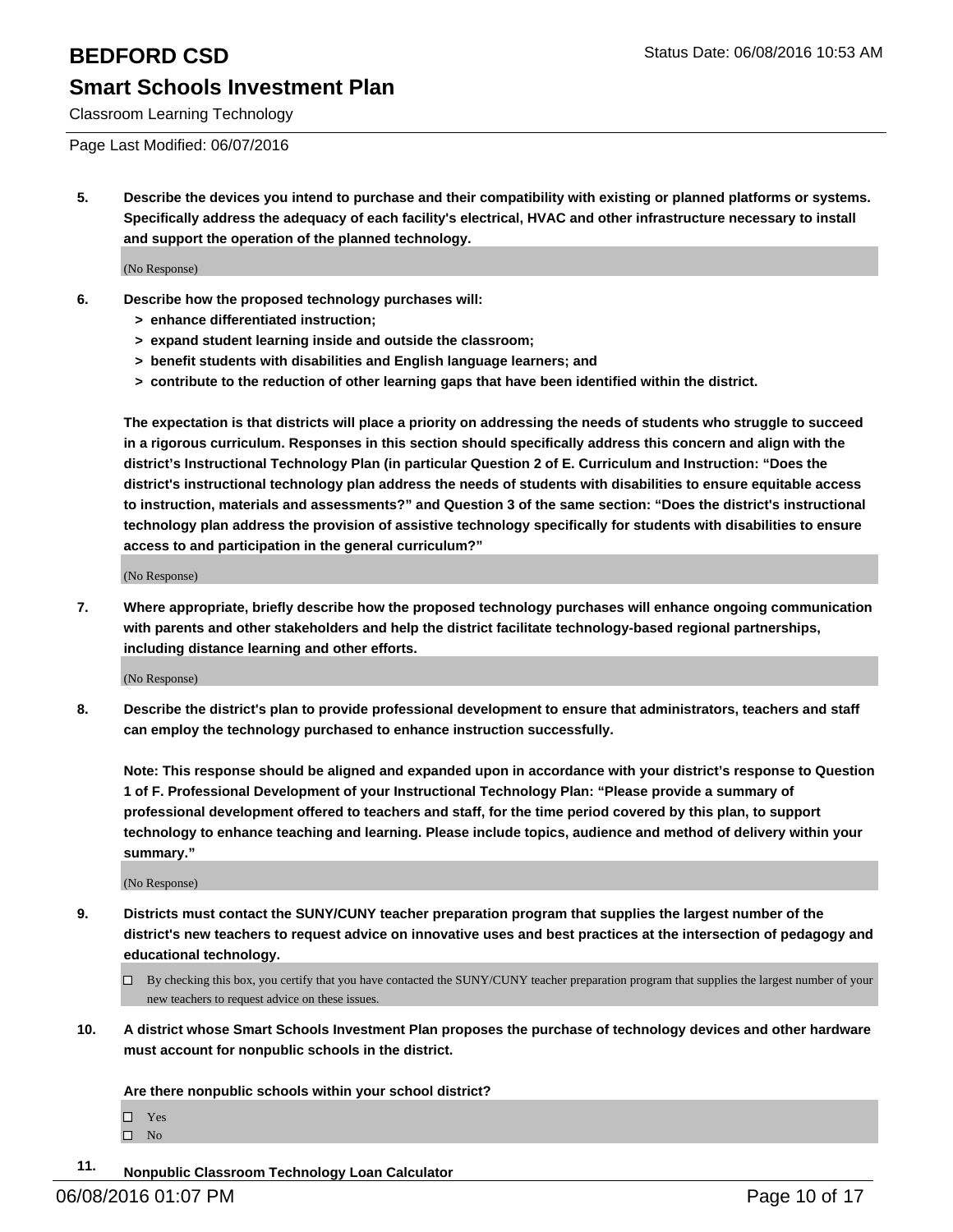Classroom Learning Technology

Page Last Modified: 06/07/2016

**The Smart Schools Bond Act provides that any Classroom Learning Technology purchases made using Smart Schools funds shall be lent, upon request, to nonpublic schools in the district. However, no school district shall be required to loan technology in amounts greater than the total obtained and spent on technology pursuant to the Smart Schools Bond Act and the value of such loan may not exceed the total of \$250 multiplied by the nonpublic school enrollment in the base year at the time of enactment.**

**See:**

**http://www.p12.nysed.gov/mgtserv/smart\_schools/docs/Smart\_Schools\_Bond\_Act\_Guidance\_04.27.15\_Final.pdf.**

|                                     | 1. Classroom<br>Technology<br>Sub-allocation | 2. Public<br>Enrollment<br>$(2014 - 15)$ | 3. Nonpublic<br><b>Enrollment</b><br>$(2014 - 15)$ | l 4. Sum of<br>l Public and<br>Nonpublic<br><b>Enrollment</b> | 5. Total Per<br>Pupil Sub-<br>lallocation | 6. Total<br>Nonpublic Loan<br>Amount                                                          |
|-------------------------------------|----------------------------------------------|------------------------------------------|----------------------------------------------------|---------------------------------------------------------------|-------------------------------------------|-----------------------------------------------------------------------------------------------|
| Calculated Nonpublic Loan<br>Amount |                                              |                                          |                                                    |                                                               |                                           | (No Response)   (No Response)   (No Response)   (No Response)   (No Response)   (No Response) |

**12. To ensure the sustainability of technology purchases made with Smart Schools funds, districts must demonstrate a long-term plan to maintain and replace technology purchases supported by Smart Schools Bond Act funds. This sustainability plan shall demonstrate a district's capacity to support recurring costs of use that are ineligible for Smart Schools Bond Act funding such as device maintenance, technical support, Internet and wireless fees, maintenance of hotspots, staff professional development, building maintenance and the replacement of incidental items. Further, such a sustainability plan shall include a long-term plan for the replacement of purchased devices and equipment at the end of their useful life with other funding sources.**

 $\Box$  By checking this box, you certify that the district has a sustainability plan as described above.

**13. Districts must ensure that devices purchased with Smart Schools Bond funds will be distributed, prepared for use, maintained and supported appropriately. Districts must maintain detailed device inventories in accordance with generally accepted accounting principles.**

 $\Box$  By checking this box, you certify that the district has a distribution and inventory management plan and system in place.

**14. If you are submitting an allocation for Classroom Learning Technology complete this table. Note that the calculated Total at the bottom of the table must equal the Total allocation for this category that you entered in the SSIP Overview overall budget.**

|                          | Sub-Allocation |
|--------------------------|----------------|
| Interactive Whiteboards  | (No Response)  |
| Computer Servers         | (No Response)  |
| <b>Desktop Computers</b> | (No Response)  |
| <b>Laptop Computers</b>  | (No Response)  |
| <b>Tablet Computers</b>  | (No Response)  |
| Other Costs              | (No Response)  |
| Totals:                  |                |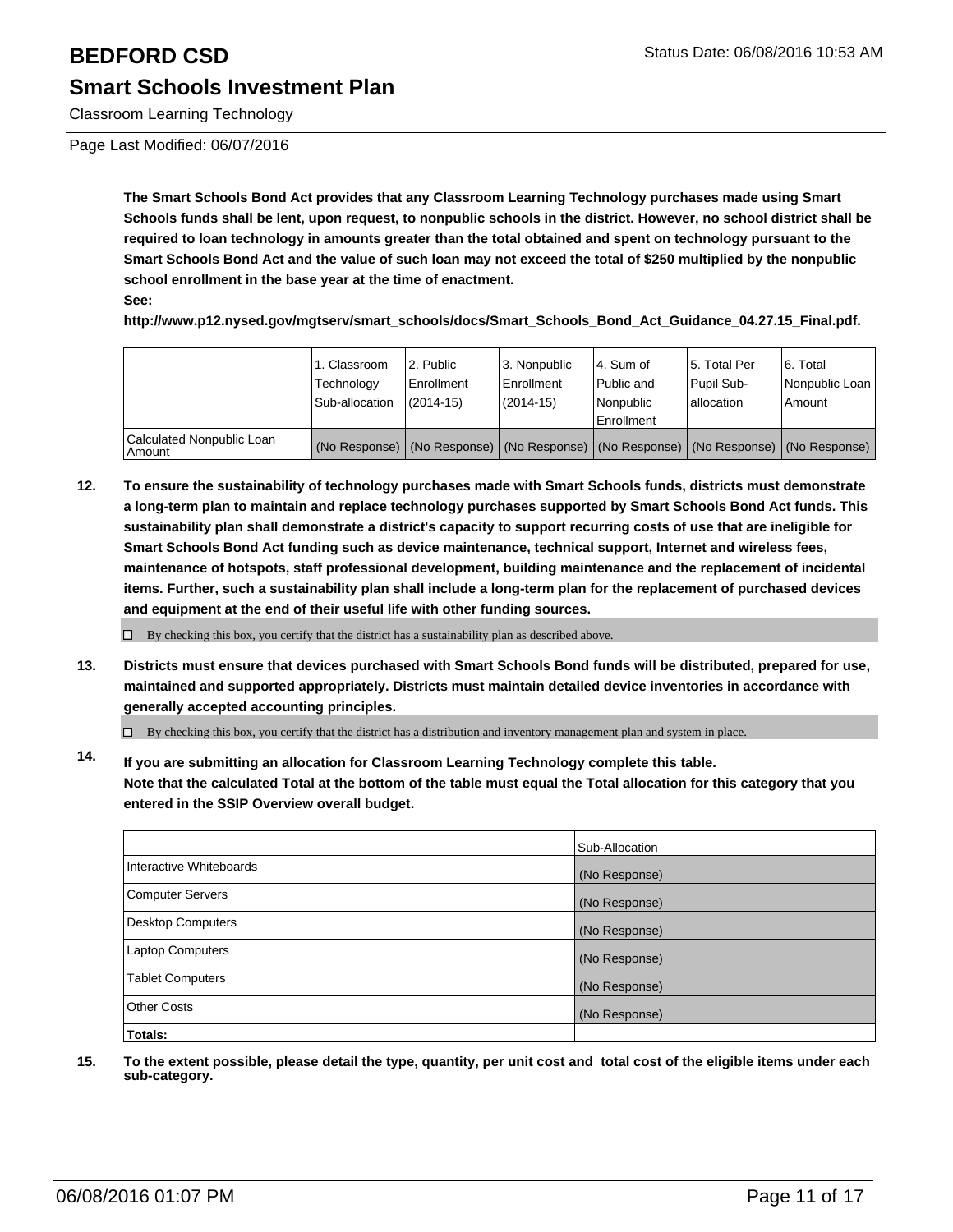Classroom Learning Technology

| Select the allowable expenditure | I Item to be Purchased | l Quantitv    | Cost per Item | <b>Total Cost</b> |
|----------------------------------|------------------------|---------------|---------------|-------------------|
| type.                            |                        |               |               |                   |
| Repeat to add another item under |                        |               |               |                   |
| each type.                       |                        |               |               |                   |
| (No Response)                    | (No Response)          | (No Response) | (No Response) | (No Response)     |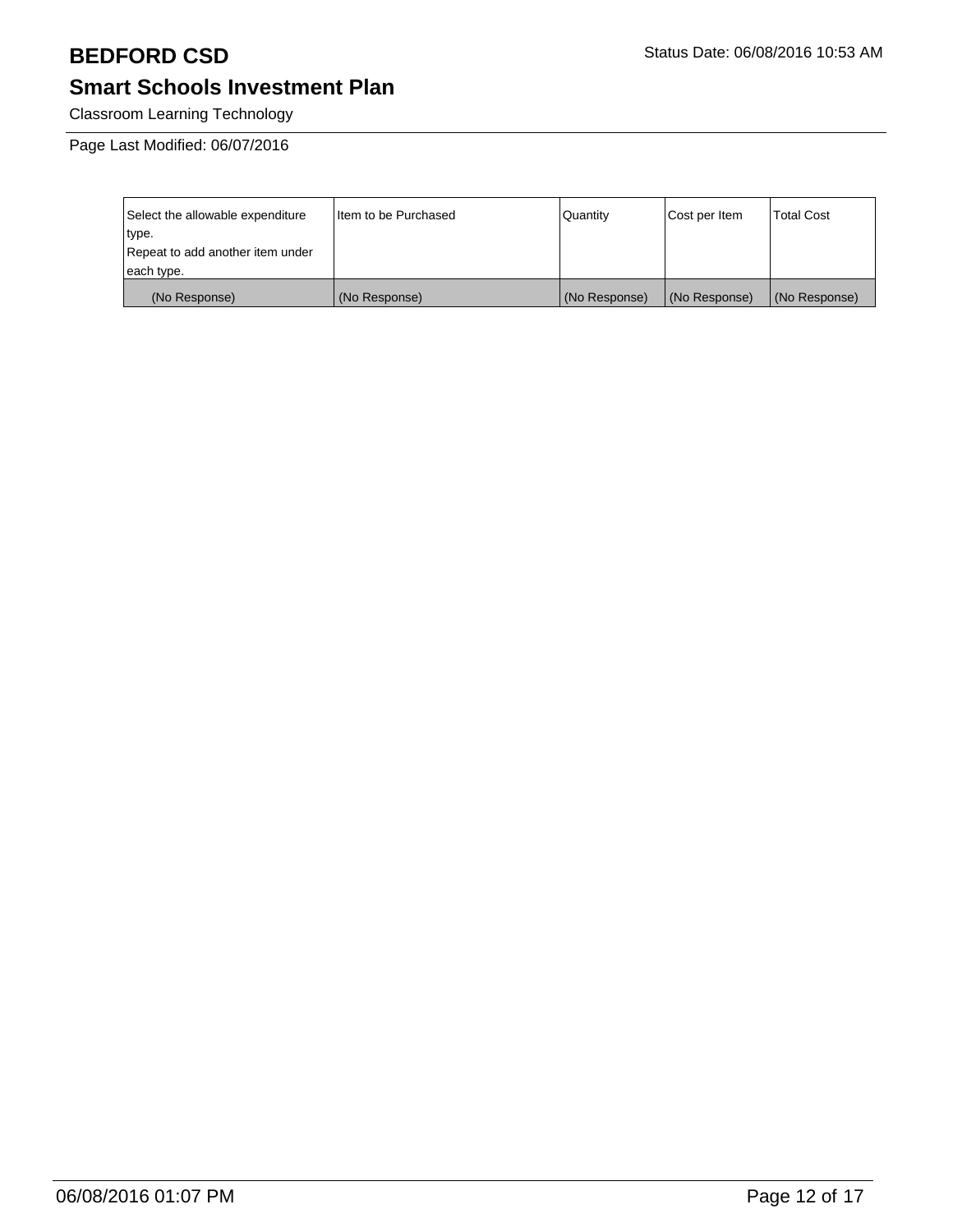Pre-Kindergarten Classrooms

Page Last Modified: 06/07/2016

**1. Provide information regarding how and where the district is currently serving pre-kindergarten students and justify the need for additional space with enrollment projections over 3 years.**

(No Response)

- **2. Describe the district's plan to construct, enhance or modernize education facilities to accommodate prekindergarten programs. Such plans must include:**
	- **Specific descriptions of what the district intends to do to each space;**
	- **An affirmation that pre-kindergarten classrooms will contain a minimum of 900 square feet per classroom;**
	- **The number of classrooms involved;**
	- **The approximate construction costs per classroom; and**
	- **Confirmation that the space is district-owned or has a long-term lease that exceeds the probable useful life of the improvements.**

(No Response)

**3. Smart Schools Bond Act funds may only be used for capital construction costs. Describe the type and amount of additional funds that will be required to support ineligible ongoing costs (e.g. instruction, supplies) associated with any additional pre-kindergarten classrooms that the district plans to add.**

(No Response)

**4. All plans and specifications for the erection, repair, enlargement or remodeling of school buildings in any public school district in the State must be reviewed and approved by the Commissioner. Districts that plan capital projects using their Smart Schools Bond Act funds will undergo a Preliminary Review Process by the Office of Facilities Planning.**

| Project Number |  |
|----------------|--|
| (No Response)  |  |

**5. If you have made an allocation for Pre-Kindergarten Classrooms, complete this table.**

**Note that the calculated Total at the bottom of the table must equal the Total allocation for this category that you entered in the SSIP Overview overall budget.**

|                                          | Sub-Allocation |
|------------------------------------------|----------------|
| Construct Pre-K Classrooms               | (No Response)  |
| Enhance/Modernize Educational Facilities | (No Response)  |
| Other Costs                              | (No Response)  |
| Totals:                                  |                |

| Select the allowable expenditure | Item to be purchased | Quantity      | Cost per Item | <b>Total Cost</b> |
|----------------------------------|----------------------|---------------|---------------|-------------------|
| type.                            |                      |               |               |                   |
| Repeat to add another item under |                      |               |               |                   |
| each type.                       |                      |               |               |                   |
| (No Response)                    | (No Response)        | (No Response) | (No Response) | (No Response)     |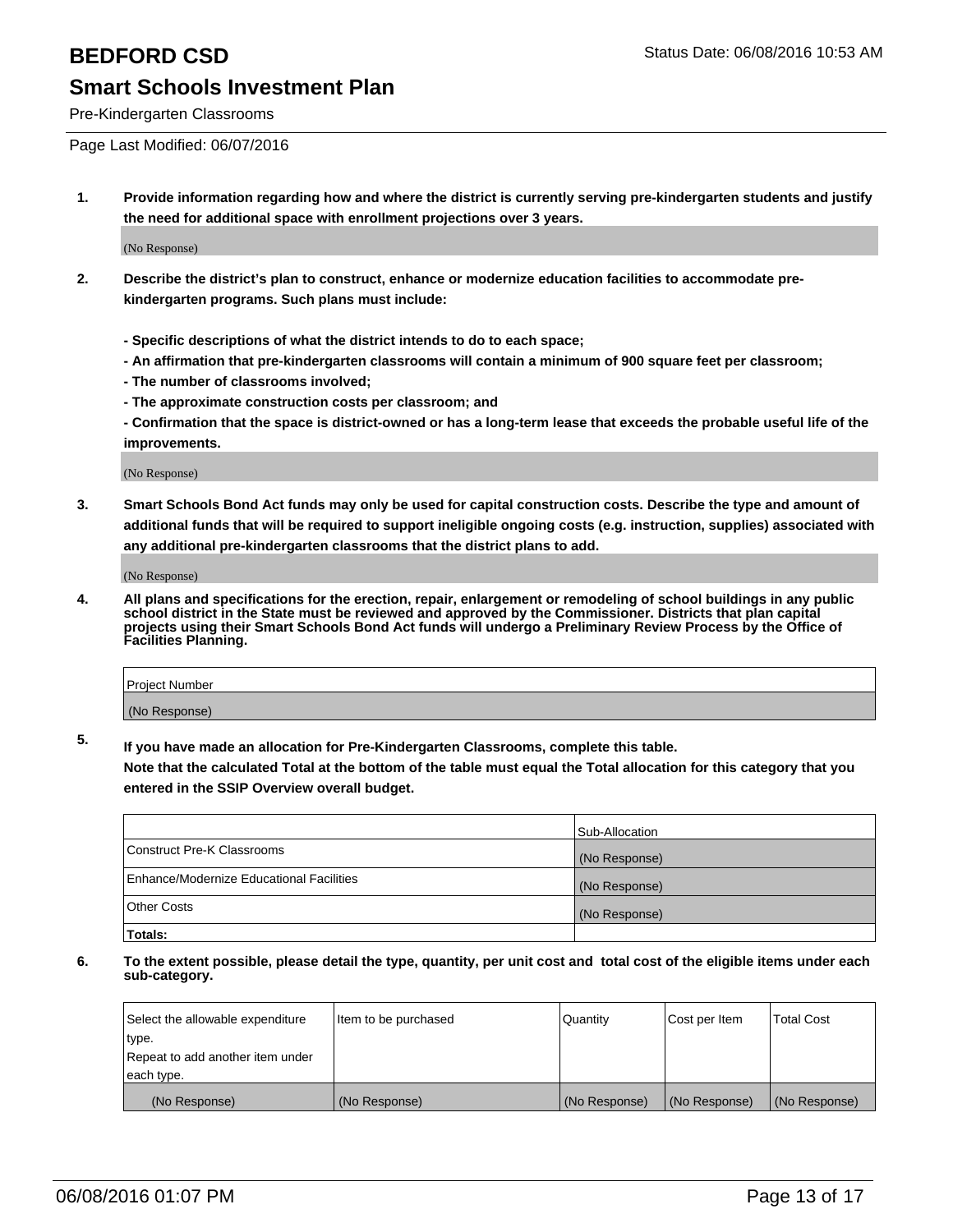Replace Transportable Classrooms

Page Last Modified: 06/07/2016

**1. Describe the district's plan to construct, enhance or modernize education facilities to provide high-quality instructional space by replacing transportable classrooms.**

(No Response)

**2. All plans and specifications for the erection, repair, enlargement or remodeling of school buildings in any public school district in the State must be reviewed and approved by the Commissioner. Districts that plan capital projects using their Smart Schools Bond Act funds will undergo a Preliminary Review Process by the Office of Facilities Planning.**

| <b>Project Number</b> |  |
|-----------------------|--|
| (No Response)         |  |

**3. For large projects that seek to blend Smart Schools Bond Act dollars with other funds, please note that Smart Schools Bond Act funds can be allocated on a pro rata basis depending on the number of new classrooms built that directly replace transportable classroom units.**

**If a district seeks to blend Smart Schools Bond Act dollars with other funds describe below what other funds are being used and what portion of the money will be Smart Schools Bond Act funds.**

(No Response)

**4. If you have made an allocation for Replace Transportable Classrooms, complete this table. Note that the calculated Total at the bottom of the table must equal the Total allocation for this category that you entered in the SSIP Overview overall budget.**

|                                                | Sub-Allocation |
|------------------------------------------------|----------------|
| Construct New Instructional Space              | (No Response)  |
| Enhance/Modernize Existing Instructional Space | (No Response)  |
| <b>Other Costs</b>                             | (No Response)  |
| Totals:                                        |                |

| Select the allowable expenditure | Item to be purchased | <b>Quantity</b> | Cost per Item | <b>Total Cost</b> |
|----------------------------------|----------------------|-----------------|---------------|-------------------|
| type.                            |                      |                 |               |                   |
| Repeat to add another item under |                      |                 |               |                   |
| each type.                       |                      |                 |               |                   |
| (No Response)                    | (No Response)        | (No Response)   | (No Response) | (No Response)     |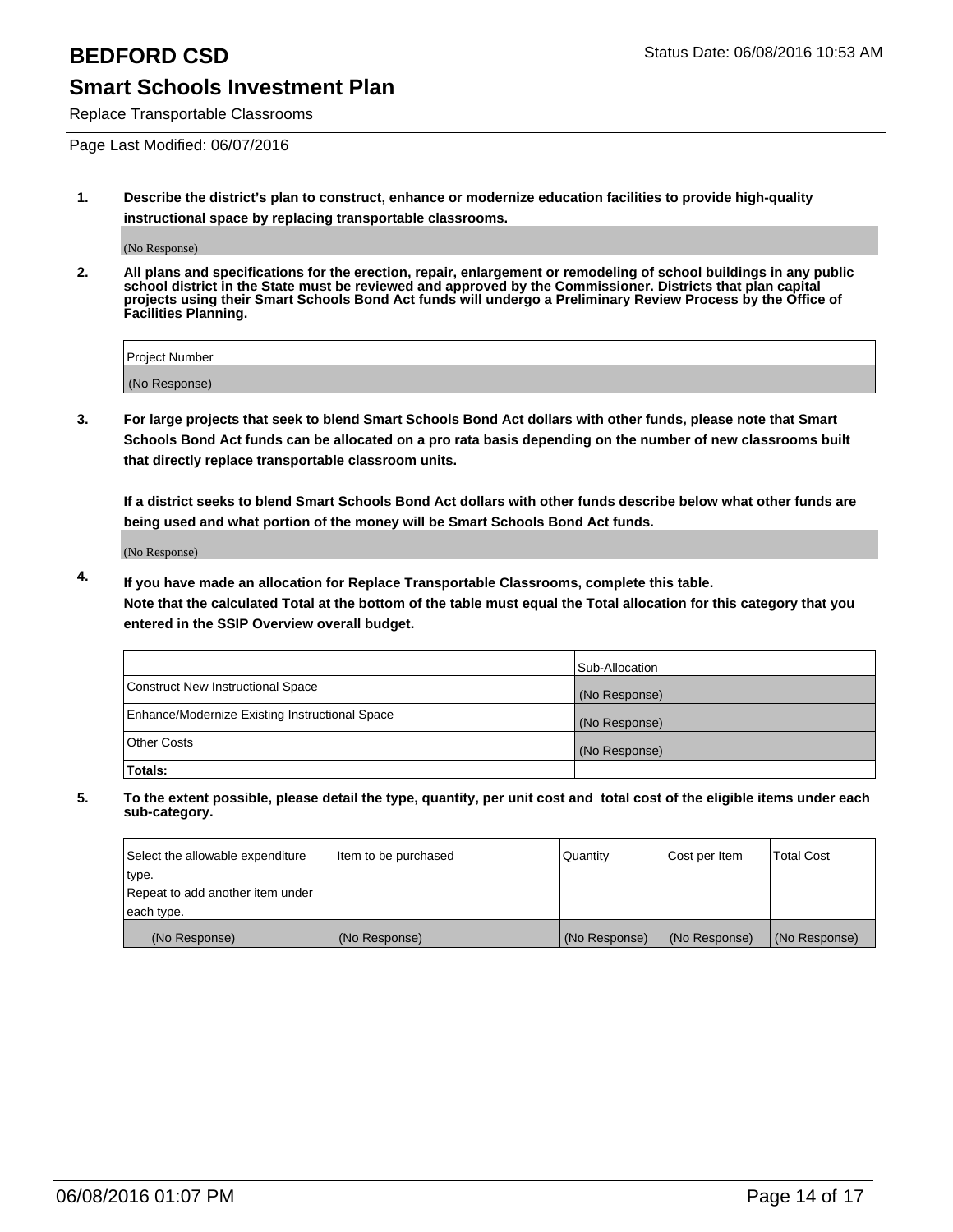High-Tech Security Features

Page Last Modified: 06/07/2016

### **1. Describe how you intend to use Smart Schools Bond Act funds to install high-tech security features in school buildings and on school campuses.**

The Bedford Central School District has utilizes Voice Gateway Appliances as a part of our System Systems.

Voice Gateways are network appliances that connect analog circuits to the IP network. The BCSD Lockdown system is IP based. The Voice Gateways allow us to connect the school Lockdown pull stations to the analog inputs of the school Public Address system for sounding the Lockdown alarm and playing pre-recorded instructions. The plan for this work is to replace existing "end of life" hardware with new hardware. We are not running any new cable or performing construction to install these appliances.

**2. All plans and specifications for the erection, repair, enlargement or remodeling of school buildings in any public school district in the State must be reviewed and approved by the Commissioner. Districts that plan capital projects using their Smart Schools Bond Act funds will undergo a Preliminary Review Process by the Office of Facilities Planning.** 

Project Number 66-01-02-06-7-999-BA1

### **3. Was your project deemed eligible for streamlined Review?**

- **☑** Yes
- $\square$  No
- **3a. Districts with streamlined projects must certify that they have reviewed all installations with their licensed architect or engineer of record, and provide that person's name and license number. The licensed professional must review the products and proposed method of installation prior to implementation and review the work during and after completion in order to affirm that the work was code-compliant, if requested.**

By checking this box, you certify that the district has reviewed all installations with a licensed architect or engineer of record.

**4. Include the name and license number of the architect or engineer of record.**

| Name           | License Number |
|----------------|----------------|
| Scott J Hillje | 25556          |

**5. If you have made an allocation for High-Tech Security Features, complete this table.**

**Note that the calculated Total at the bottom of the table must equal the Total allocation for this category that you entered in the SSIP Overview overall budget.**

|                                                      | Sub-Allocation |
|------------------------------------------------------|----------------|
| Capital-Intensive Security Project (Standard Review) | (No Response)  |
| <b>Electronic Security System</b>                    | 16,640         |
| <b>Entry Control System</b>                          | (No Response)  |
| Approved Door Hardening Project                      | (No Response)  |
| <b>Other Costs</b>                                   | (No Response)  |
| Totals:                                              | 16,640.00      |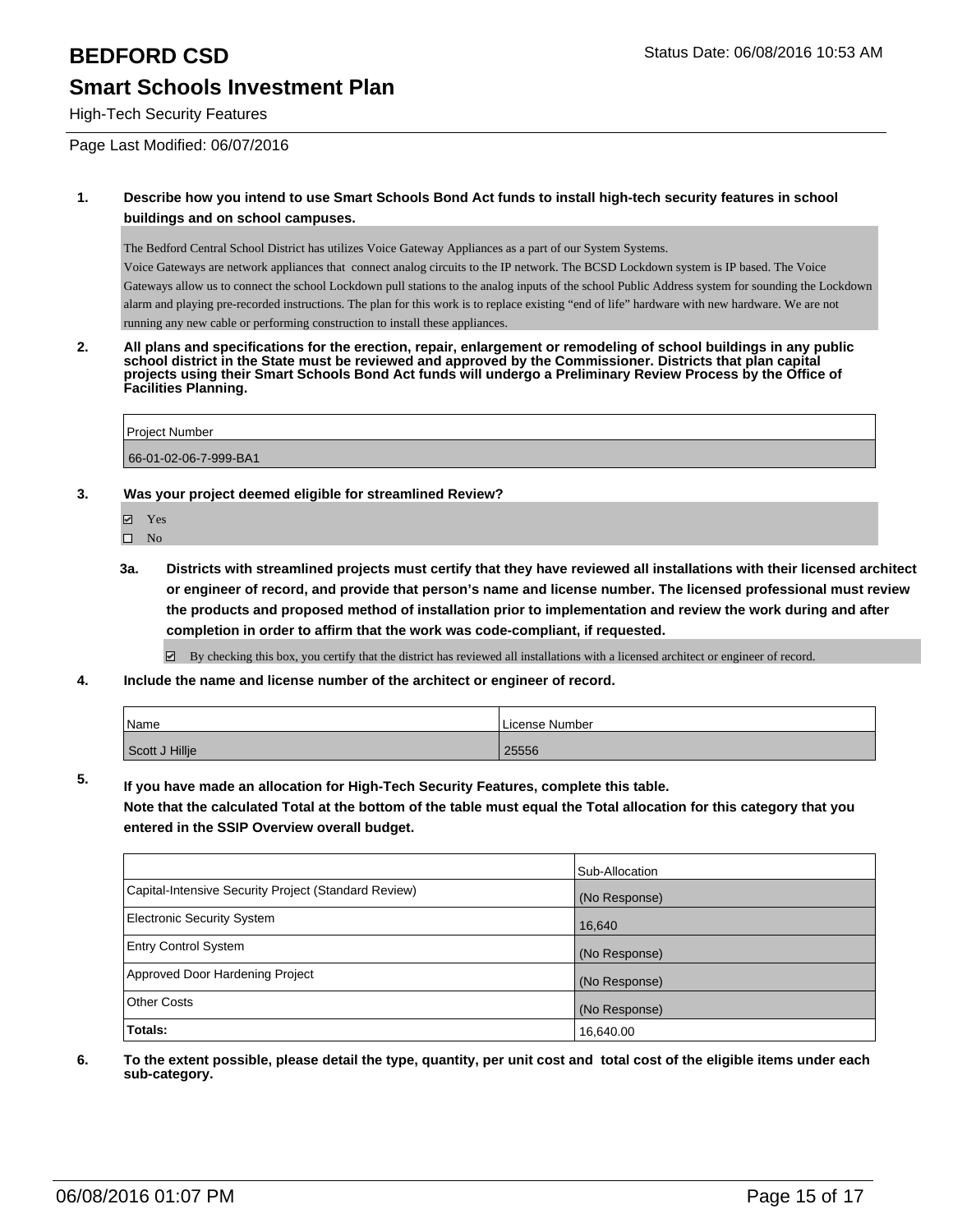High-Tech Security Features

| Select the allowable expenditure  | Item to be purchased                                                                                                 | Quantity       | Cost per Item | <b>Total Cost</b> |
|-----------------------------------|----------------------------------------------------------------------------------------------------------------------|----------------|---------------|-------------------|
| type.                             |                                                                                                                      |                |               |                   |
| Repeat to add another item under  |                                                                                                                      |                |               |                   |
| each type.                        |                                                                                                                      |                |               |                   |
| <b>Electronic Security System</b> | Voice Gateway Appliances - C2911-<br>CME-SRST/K9 2911 Voice Bundle<br>w/PVDM3-16,FL-CME-SRST-25,UC<br>Lic, FL-CUBE10 | 5              | 2,252         | 11,261            |
| <b>Electronic Security System</b> | Voice Gateway Additional Channels -<br>PVDM3-16U64 PVDM3 16-channel to<br>64-channel factory upgrade                 | 2              | 1,238         | 2,475             |
| <b>Electronic Security System</b> | Voice Gateway Accessory Card -<br>VWIC3-2MFT-T1/E1 2-Port 3rd Gen<br>Multiflex Trunk Voice/WAN Int. Card -<br>T1/E1  | $\overline{2}$ | 1,210         | 2,420             |
| <b>Electronic Security System</b> | Voice Gateway Accessory Card -<br>VIC2-4FXO Four-port Voice Interface<br>Card - FXO (Universal)                      |                | 484           | 484               |